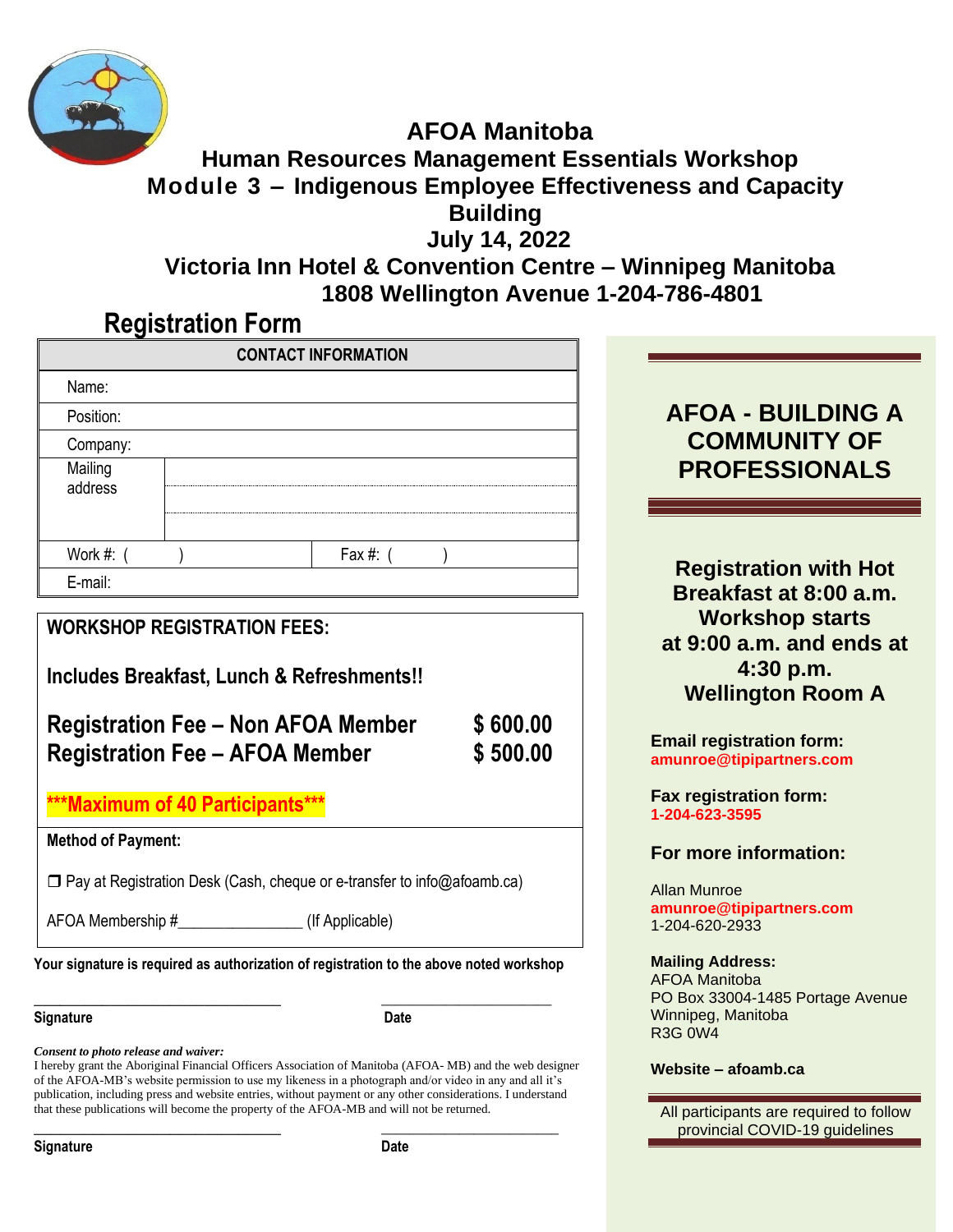

# *Capacity Development Workshop*

## **Human Resources Management Essentials: Module 3 – Indigenous Employee Effectiveness and Capacity Building**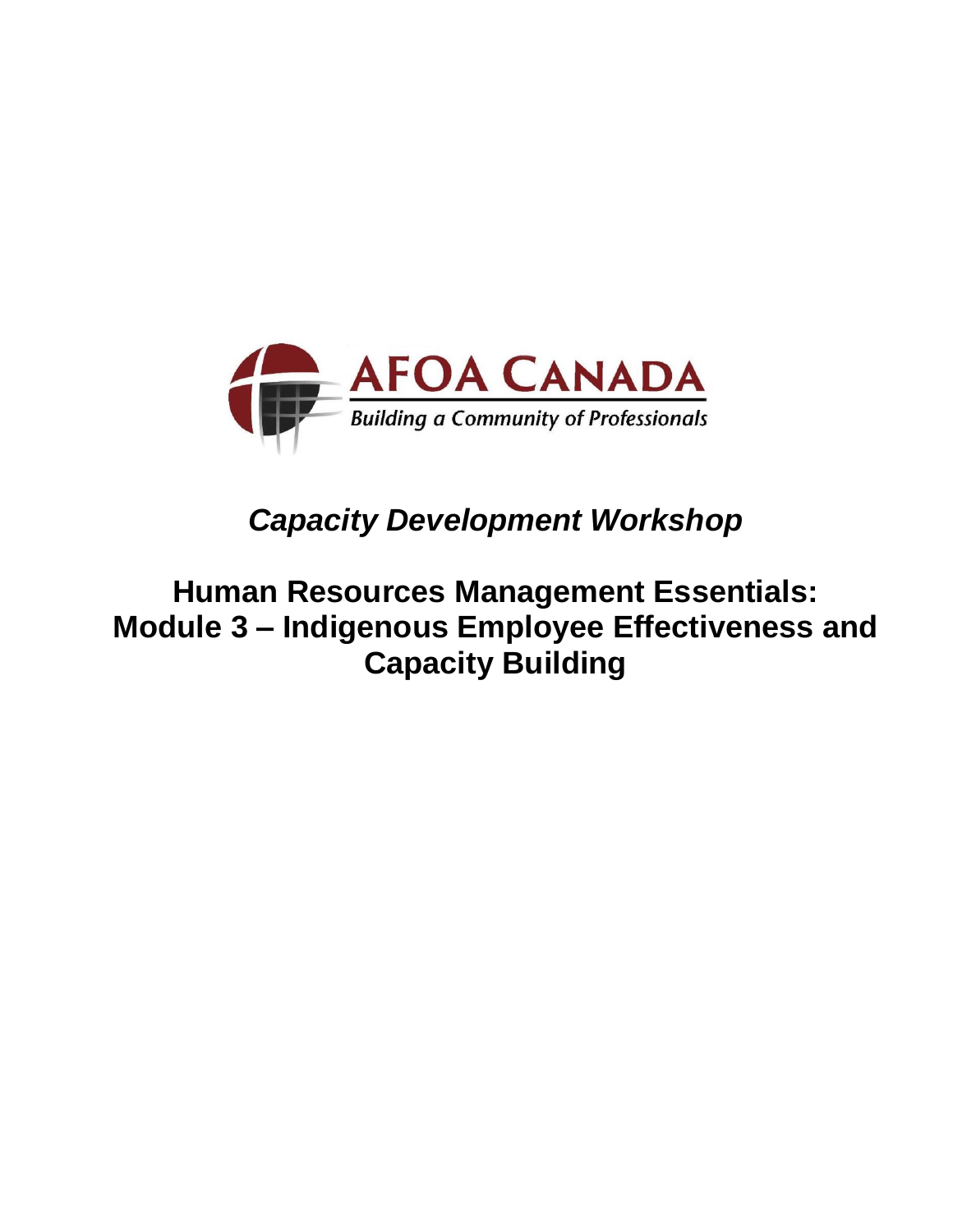

# **Workshop Introduction**

### **Human Resources Management Essentials:**

## **Module 3 – Employee Effectiveness and Capacity Building**

| TIME (CST)                          | <b>TOPICS</b>                                        |
|-------------------------------------|------------------------------------------------------|
| 09:00 am - 09:15 am                 | Welcome                                              |
| $09:15$ am $-09:30$<br>am           | <b>Components of Organizational Effectiveness</b>    |
| $09:30$ am $-10:00$<br>am           | Assignment 1                                         |
| 10:00 am $-$ 10:15<br>am            | <b>BREAK</b>                                         |
| $10:15$ am $- 11:00$<br>am          | Performance Management                               |
| 11:00 am $-$ 12:00<br>pm            | <b>Assignment 2</b>                                  |
| 12:00 pm - 1:00 pm                  | <b>LUNCH</b>                                         |
| 1:00 pm $-$ 2:00 pm                 | <b>Training and Development to Build Capacity</b>    |
| $2:00 \text{ pm} - 2:30 \text{ pm}$ | <b>Assignment 3</b>                                  |
| $2:30$ pm $- 2:45$ pm               | <b>BREAK</b>                                         |
| $2:45$ pm $-3:15$ pm                | Strengthening the Indigenous Organization            |
| 3:15 pm $-$ 4:20 pm                 | Assignment 4                                         |
| 4:20 pm $-$ 4:30 pm                 | <b>Workshop Closing &amp; Participant Evaluation</b> |